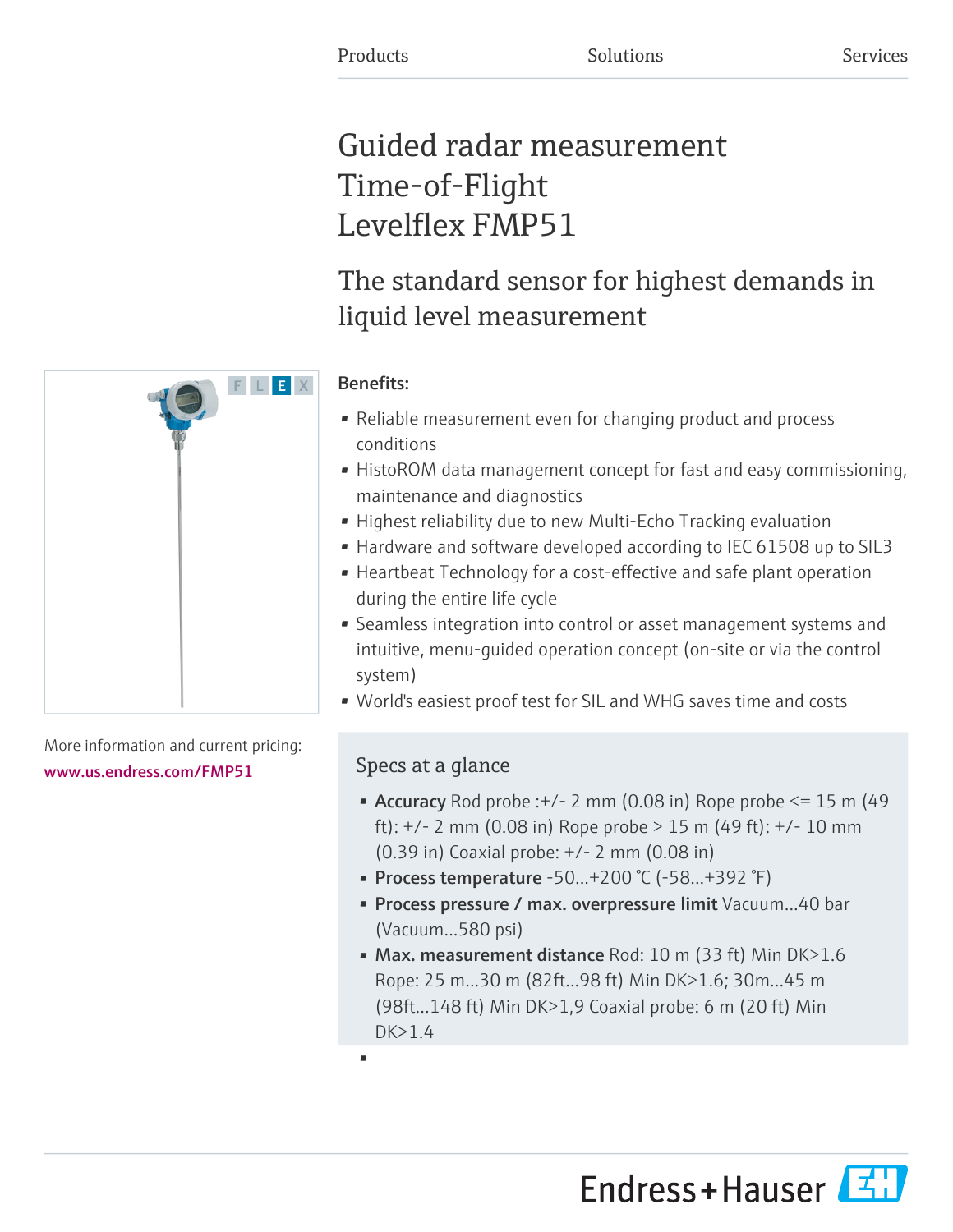Main wetted parts Rod probe: 316L, Alloy C, Ceramic Rope probe: 316, 316L, Alloy C, Ceramic Coaxial probe: 316L, Alloy C, Ceramic, PFA

Field of application: Levelflex FMP51 for level measurement even under extreme process conditions like high temperature and high pressure in the process industry. FMP51 offers maximum reliability even in case of moved surface and foam or when numerous tank baffles interfere with the measurement. Levelflex FMP51 is used for continuous level measurement of liquids, pastes and slurries but also for interface measurement. The measurement is not affected by changing media, temperature changes, gas blankets or vapors.

# Features and specifications

### Continuous / Liquids Measuring principle

Guided radar

#### Characteristic / Application

Premium device Rod probe, Rope probe, Coaxial probe Integrated data memory, Factory precalibrated, Reliable measuring: in case of moved surface + foam, for changing medias.

#### Interface measurement

Clean interfaces liquid/ liquid; Simultaneous measurement of interface and overall level

#### Specialities

Heartbeat Technology, Bluetooth® commissioning, Operation and maintenance SmartBlue App, HistoROM, RFID TAG for easy identification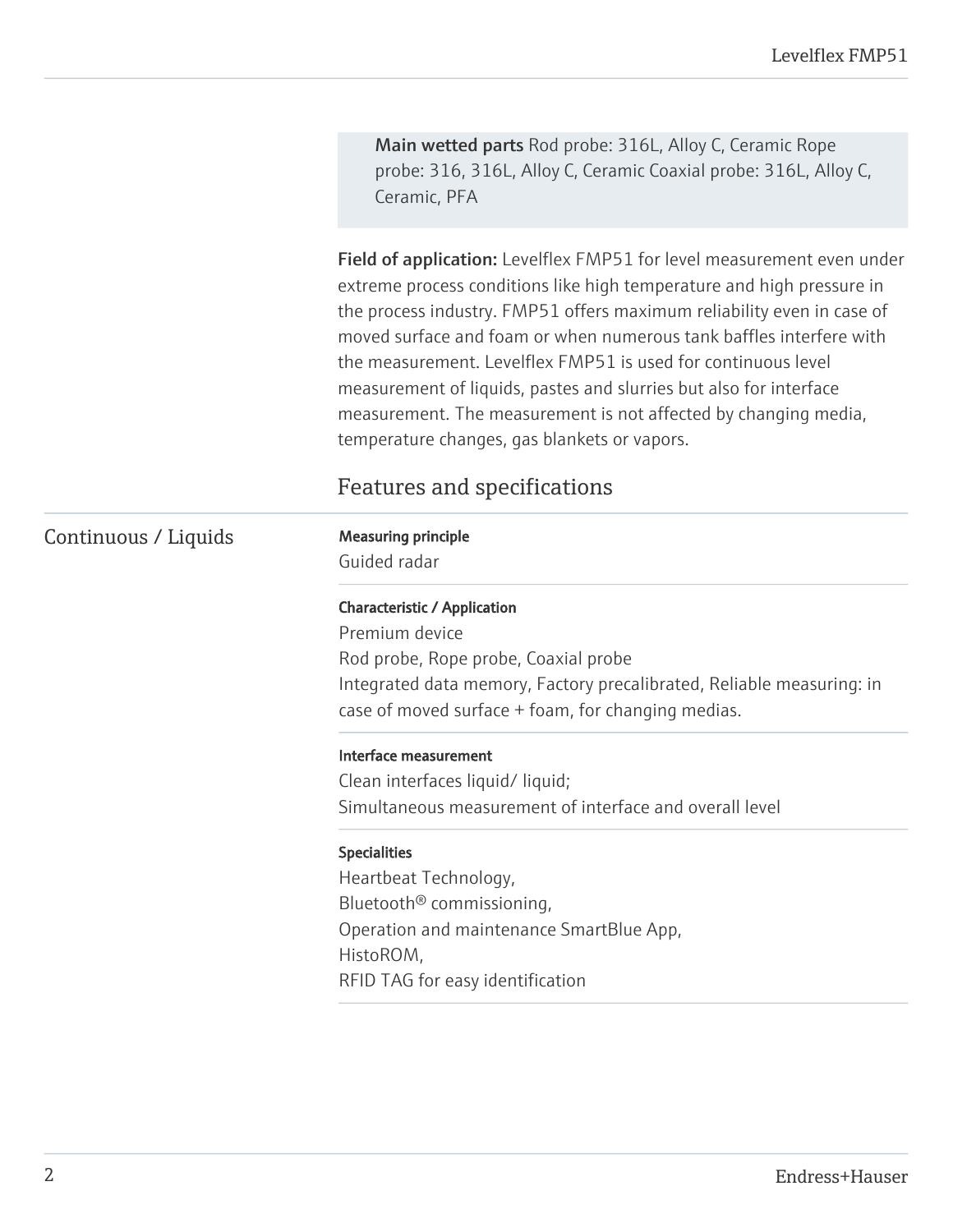## Continuous / Liquids

#### Supply / Communication

2-wire (HART/ PROFIBUS PA/ FOUNDATION Fieldbus) 4-wire (HART) Bluetooth® wireless technology and App (optional)

#### **Accuracy**

Rod probe :+/- 2 mm (0.08 in) Rope probe <= 15 m (49 ft): +/- 2 mm (0.08 in) Rope probe > 15 m (49 ft): +/- 10 mm (0.39 in) Coaxial probe: +/- 2 mm (0.08 in)

#### Ambient temperature

-50...+80 °C (-58...+176 °F)

#### Process temperature

-50...+200 °C (-58...+392 °F)

#### Process pressure / max. overpressure limit

Vacuum...40 bar (Vacuum...580 psi)

#### Main wetted parts

Rod probe: 316L, Alloy C, Ceramic Rope probe: 316, 316L, Alloy C, Ceramic Coaxial probe: 316L, Alloy C, Ceramic, PFA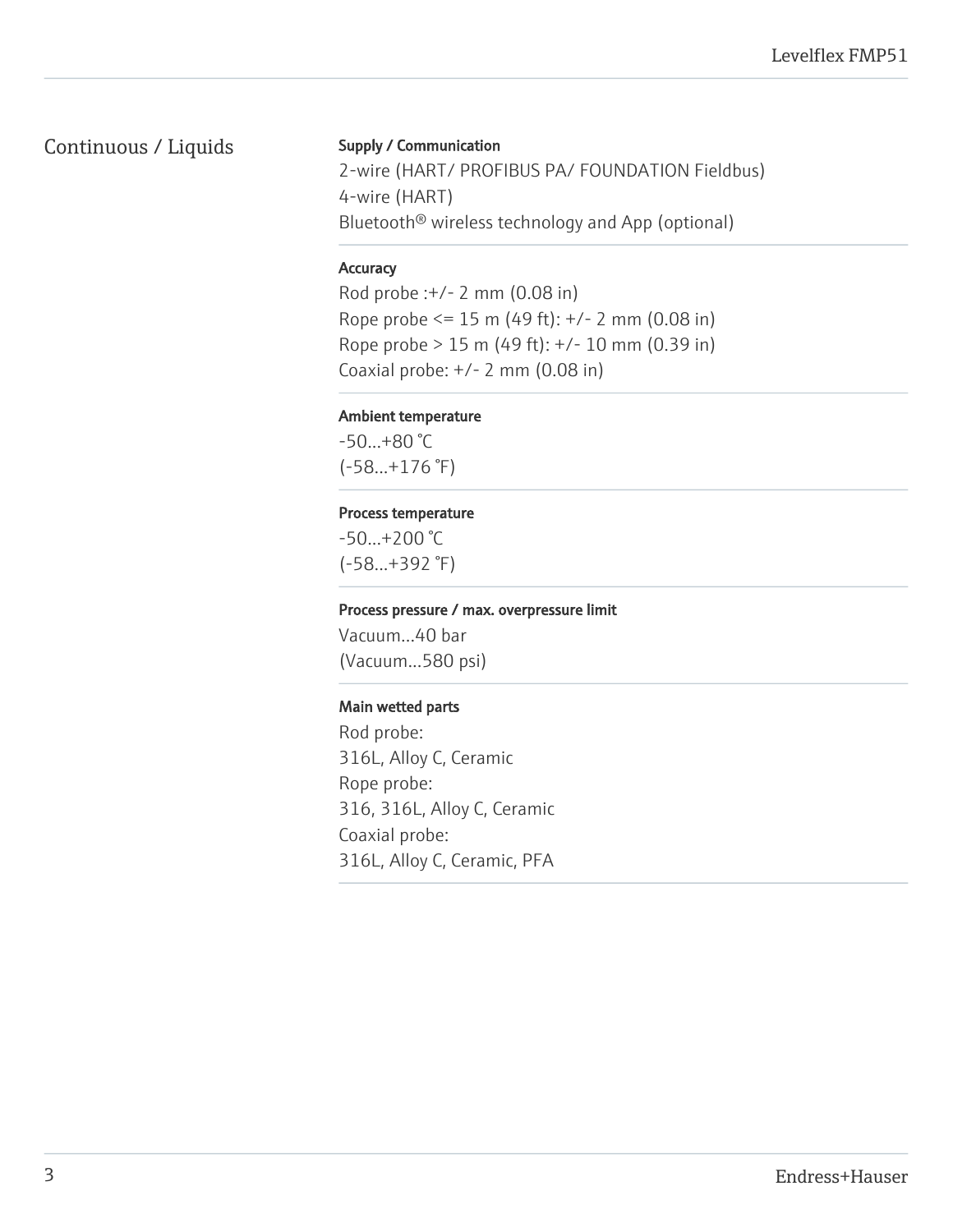## Continuous / Liquids

#### Process connection

Thread: G3/4...G1 1/2; MNPT 3/4...MNPT1 1/2 Flange: ASME 1 1/2"...8", DN50...DN 200, JIS 10K

#### Sensor length

Rod probe: 10 m (33 ft) Rope probe: 45 m (148 ft) Coaxial probe: 6 m (20 ft)

#### Max. measurement distance

Rod: 10 m (33 ft) Min DK>1.6 Rope: 25 m...30 m (82ft...98 ft) Min DK>1.6; 30m...45 m (98ft...148 ft) Min DK>1,9 Coaxial probe: 6 m (20 ft) Min DK>1.4

#### Communication

4...20 mA HART PROFIBUS PA FOUNDATION Fieldbus Bluetooth® wireless technology

#### Certificates / Approvals

ATEX, FM, CSA C/US, IEC Ex, INMETRO, NEPSI, KC, EAC, JPN Ex, UK Ex

# Safety approvals Overfill protection WHG

SIL

#### Design approvals

EN 10204-3.1 NACE MR0175, MR0103 ASME B31.1, B31.3 AD2000